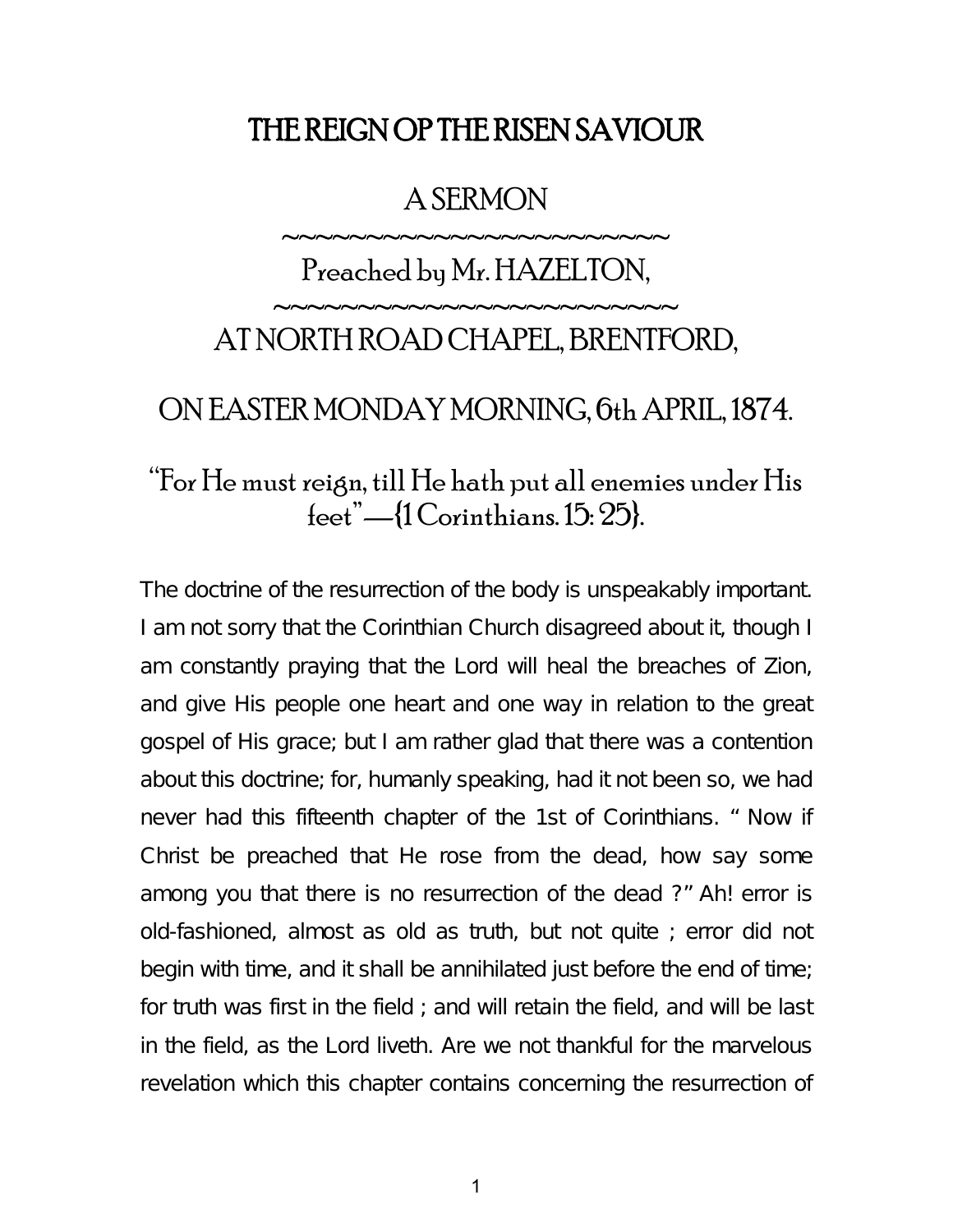these bodies of ours; is there not something exceedingly cheering in the fact that they are purchased property; that they are the temples of the Holy Ghost, and that the period is coming when they shall be as spiritual as the Spirit of God can cause them to be; and the time is coming when they shall be as thoroughly pervaded by the Spirit of God as our souls will be. We often lose sight of the fact that the Holy Ghost will have much to do in the resurrection of our bodies. "But if the Spirit of Him that raised up Jesus from the dead dwell in you, He that raised up Christ from the dead shall also quicken your mortal bodies by His Spirit that dwelleth in you." The Holy Ghost will, therefore, enter into the dust of every saint, and fill it in every part with life, and the body will be raised from the grave filled with the Holy Ghost; and the immortal eyes, (for the eyes which are now mortal will be immortal,) will be turned towards the reigning Saviour, the descending Head of the Church, and a transformation will follow; and immortality and spirituality, such as I cannot describe, will be the grand outcome of all. We shall see Him; we shall be like Him, for we shall see Him as He is. The Apostle Paul, inspired by the Holy Spirit, here dwells gloriously and comprehensively upon the resurrection of the body, and reasons in a manner which is almost peculiar to himself—for he was a wonderful logician, and his reasoning's in this chapter are very masterly and comprehensive, and such as can never be successfully controverted. "If there be no resurrection of the dead, then is Christ not raised; and if Christ be not risen, then is our preaching vain, and your faith is also vain." "And if Christ be not raised, ye are yet in your sins." But he says, to sum it all up in a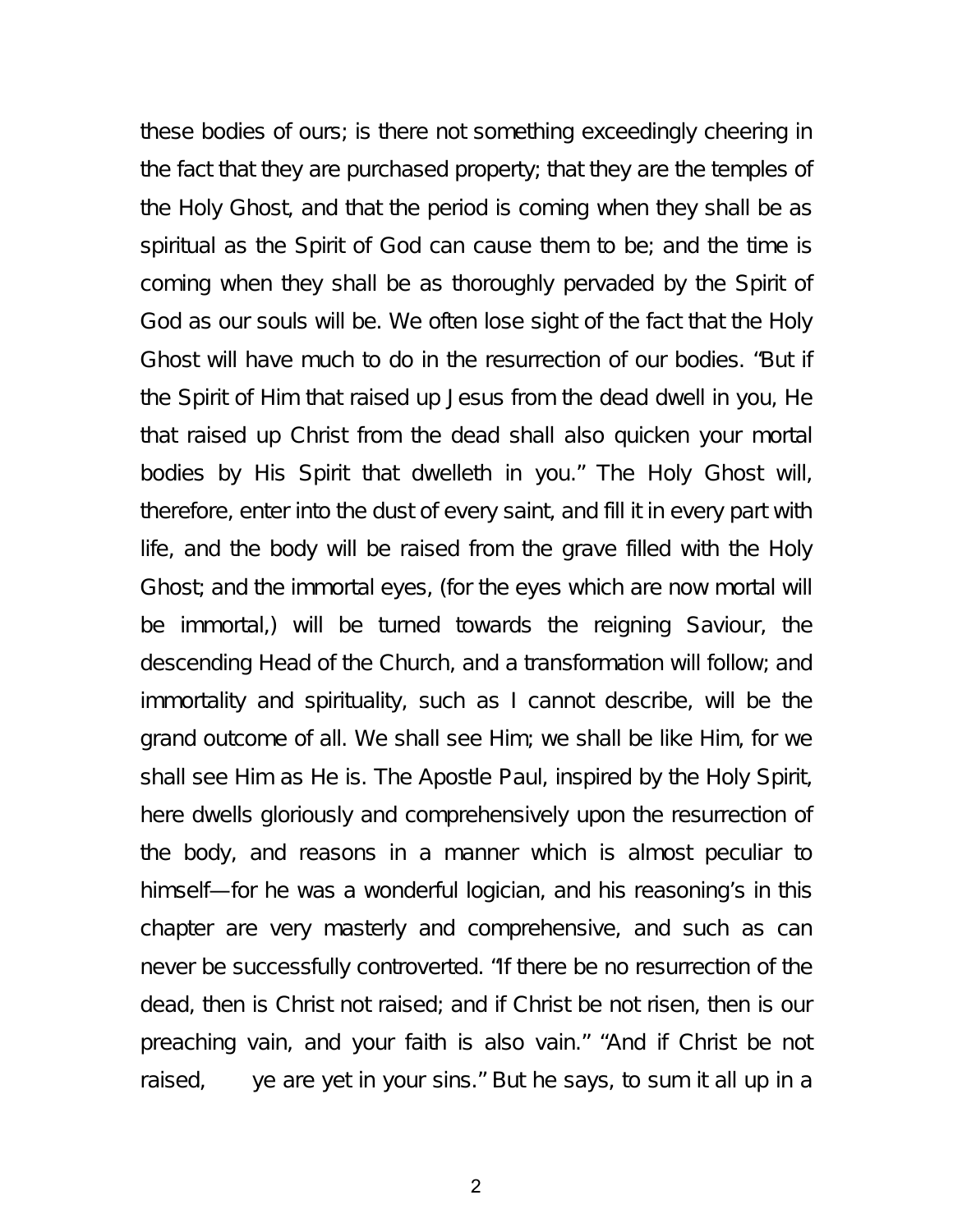word or two, it Now is Christ risen from the dead, and become the first-fruits of them that slept: for since by man came death, by man came also the resurrection of the dead ; for as in Adam all die, even so in Christ shall all be made alive." How disappointing this must be to hell! The very nature that was ruined is the nature that restores again; the very nature that brought in sin is the very nature that carries it out; and the very nature that brought in death is the nature that shall destroy death: "for since by man came death, by man came also the resurrection of the dead." Thus the Apostle proceeded to reason, until He said, "But every man in his own order; Christ the firstfruits, afterward they that are Christ's at His coming: then cometh the end, when He shall have delivered up the kingdom to God, even the Father, when He shall have put down all rule and all authority and power; for He must reign until He hath put all enemies under His feet."

Let us look at the three branches into which our subject naturally divides itself. First, the nature; secondly, the necessity; and thirdly, the results of the reign of Jesus Christ our Lord. He must reign; how will He reign, and what is the nature of His reign? He must reign—then it seems that there is a necessity for it. He must reign, and what shall be the results? All enemies shall be put under His feet.

First, the nature of the reign of King Immanuel, our dear and blest Redeemer. I may say, by way of preface, that Christ's right to reign is a native right, a delegated right, an acquired right, and a universally acknowledged right. First, Christ's right to reign is a native right; for He is essentially over all God blessed for ever. But His right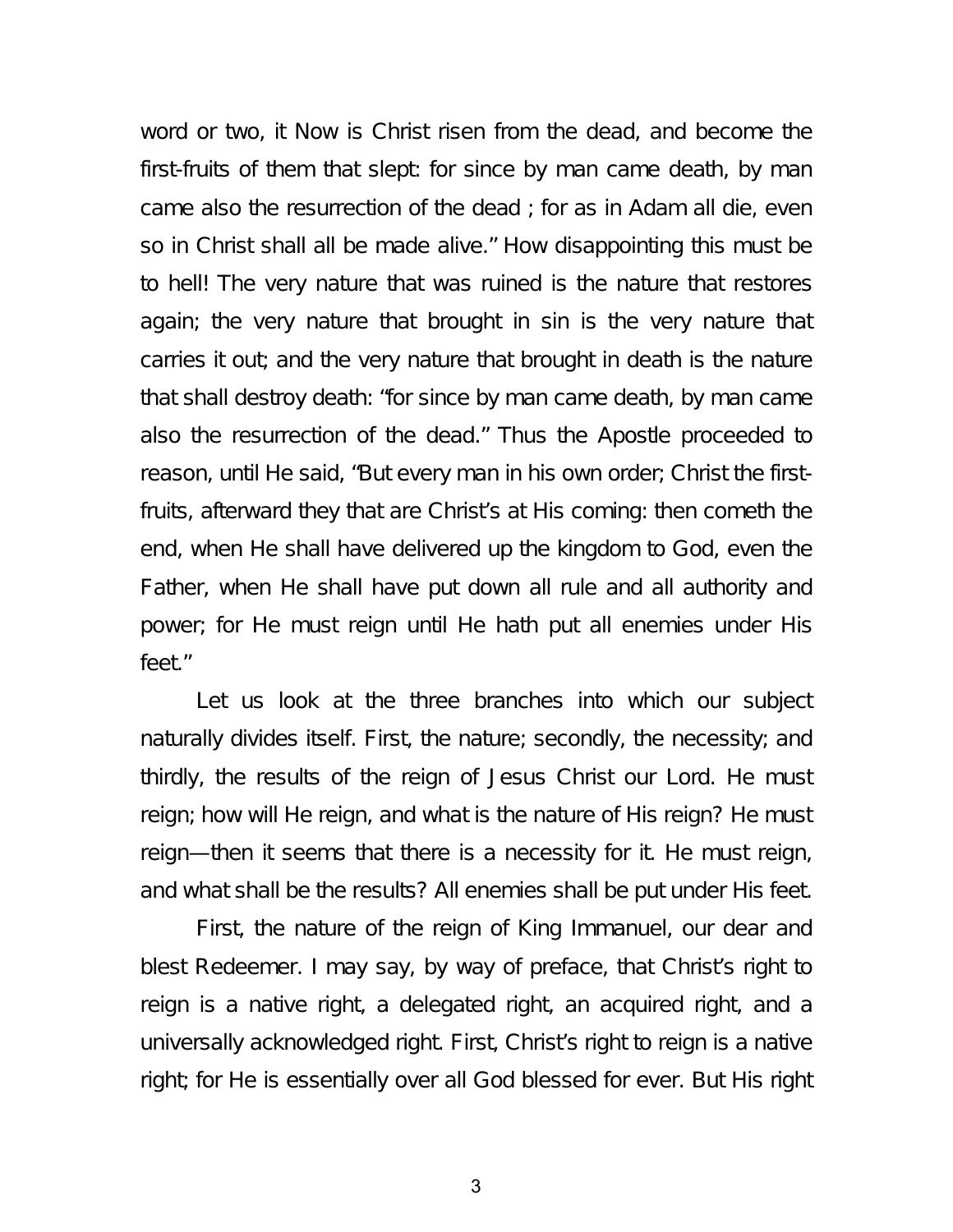to reign is a delegated right. The Father, addressing His Son as man and mediator, said, ''Yet have I set my King upon My holy hill of Zion;" so that the Lord Jesus Christ, in relation to His manhood, and in relation to His mediation, is the appointed and delegated King. A throne was, if I may so speak, erected for Him, and He was appointed by God to occupy it; but that throne, and its occupant relate to the covenant of eternal grace, and the salvation of sinners. Our Lord's right to reign is also an acquired right. If I may so illustrate it, yonder was His throne in the highest heavens, and upon that throne were His royal robes, and crown, and sceptre; down here, under a broken law, was Jesus Christ Himself, bearing the sins of His people in the depths of humiliation, as a sufferer under the curse of a broken law; and His business was to honor the law that He was under, to annihilate the sin that was upon Him; to expiate the guilt that He came to save His people from, and to bring into everlasting harmony all the attributes and perfections of God; and then, having done that, to go to His throne, and put His hand upon it, and say, "I have a right to sit here, and a right to reign over all for ever and ever." There were between Christ and His throne rivers of curses, there was an ocean of damnation, and all the fires of hell due to the Church of God, and Jesus Christ's way to His throne lay straight through all; and He did not in order to avoid the way go by a circuitous route to reach His throne. Had He done so, justice would have barred the gates of heaven against Him, and those royal robes and crown He had never worn on high ; but He went straight to His throne, and bled His way thereto, and put out the fires of hell as He travelled on and expiated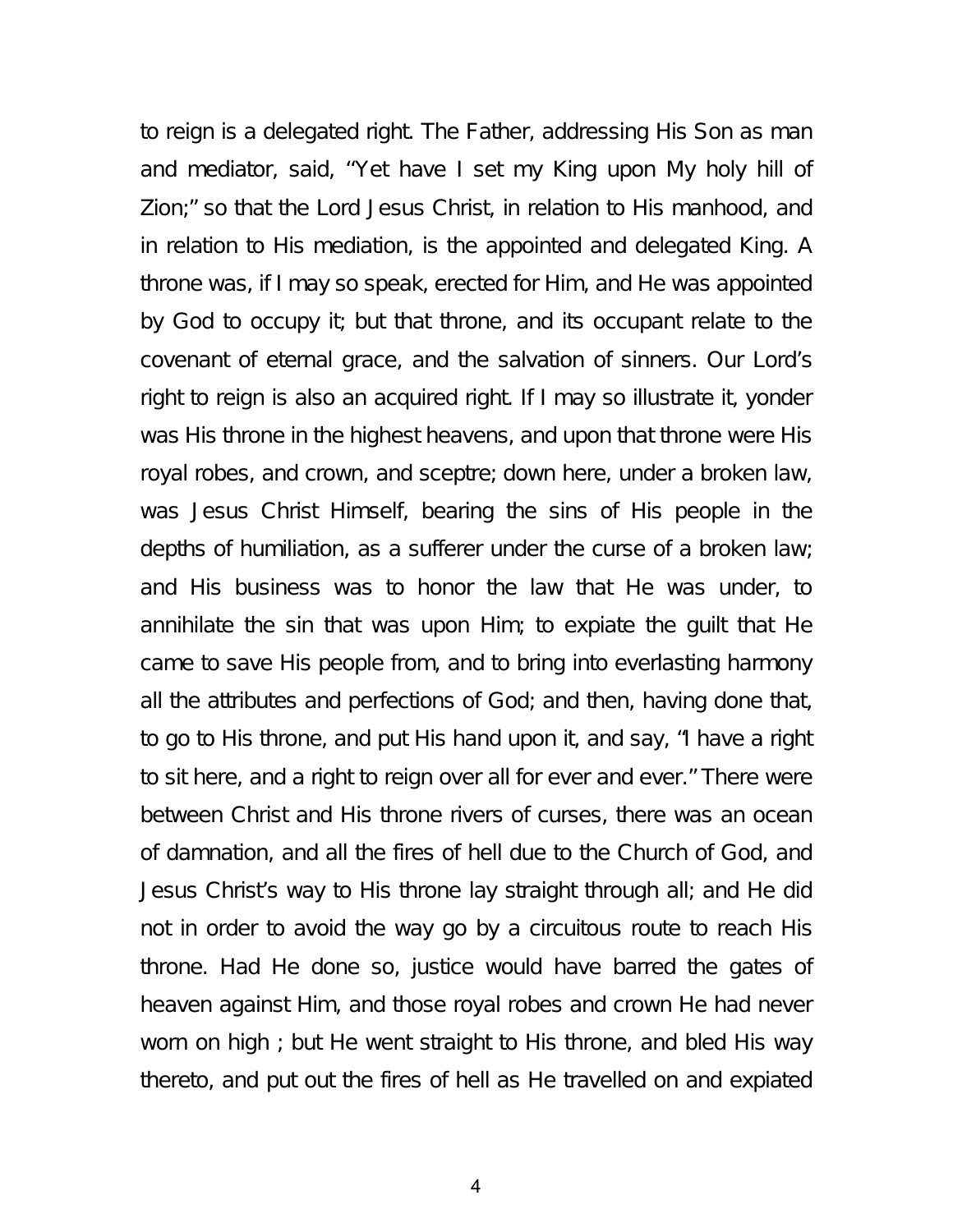guilt, and at the very end of a broken law the cross was set up, and the triumphant Conqueror hung there, till He said, " It is finished !" and died; and thus He acquired a right to sit upon that throne, and be King of kings, and Lord of lords, and the only Ruler of princes. It is a universally acknowledged right. Hell acknowledges it, and gnashes its teeth, whilst it does so, wishing there were something wrong in the reign and sovereignty of Jesus Christ on the throne; but though " clouds and darkness are round about Him, righteousness and judgment are the habitation of His throne," and angels look with pleasure and delight, and proclaim the sovereignty of our Lord. And we with our poor little powers pass on through troubles and trials, rejoicing in the fact that the Lord reigneth, and that He has a right to reign over all for ever and ever.

I notice that the reign of the Lord Jesus Christ is a glorious demonstration of a glorious fact. The fact which it demonstrates is, that salvation is a finished work. This just suits me. It seems to be the very best thing in connection with the government of Cod, that having resolved to save sinners, and people the heavens, he has done it effectually and completely, and in a God-like manner. I am so satisfied concerning the perfection of the work of Christ, and the necessity for that perfection, that I am quite prepared to say, that if a single stain of guilt had been left un-removed, or a single spot had been unwashed away, since God requires perfection in all that are saved, that spot 'would have been the cause of my ruin for ever and ever.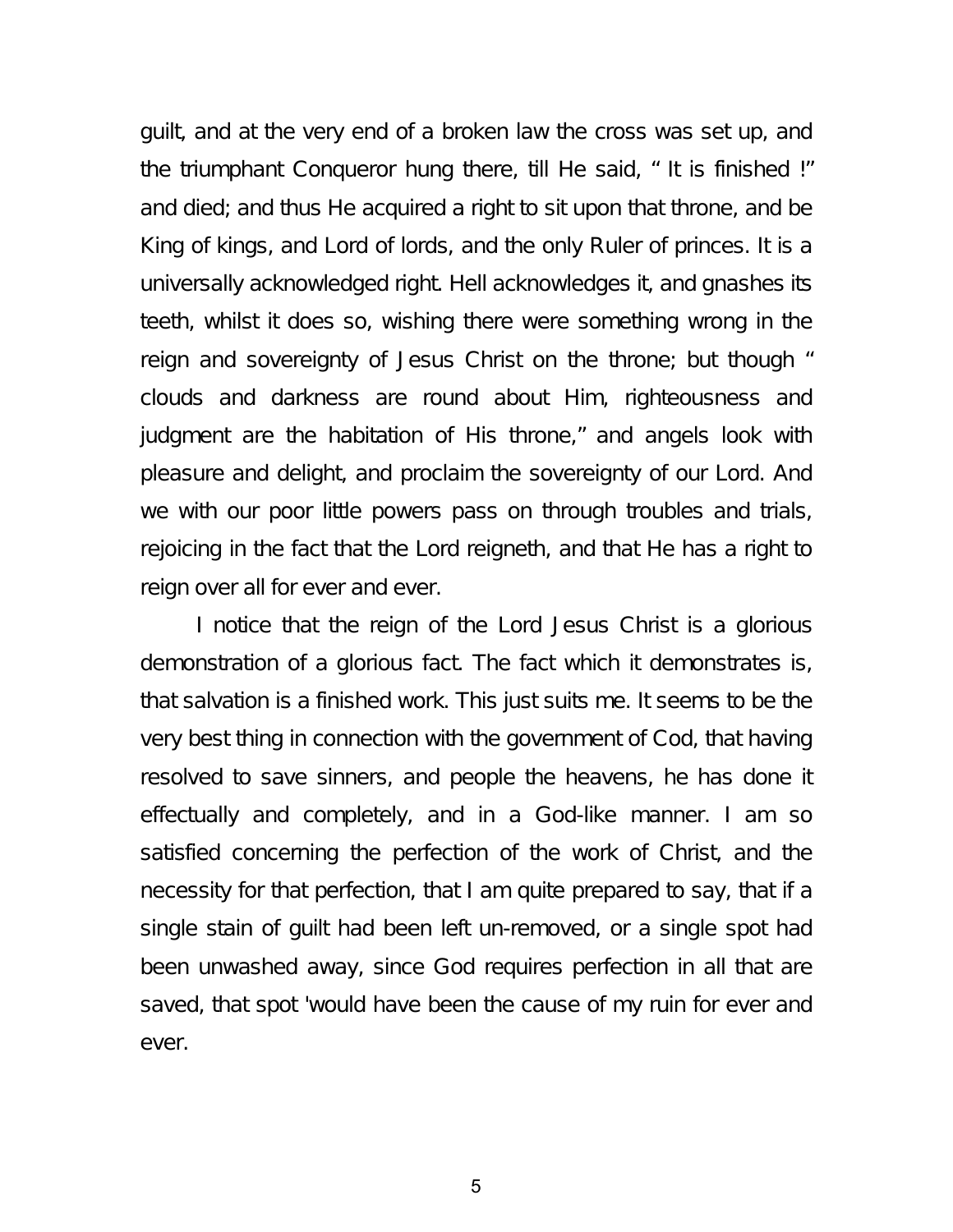"Could my tears for ever flow, Could my zeal no respite know; All for sin could not atone: Thou must save, and Thou alone."

The reign of Christ is a glorious demonstration of this glorious fact. The question is this: Where is Christ? The answer is: In heaven, on the throne. Then the conclusion that necessarily follows is this:—If Christ, Immanuel, as a Saviour, is in heaven, and on the throne, the great business of salvation is finished, and God is honored, and the Church is saved ; for the enthronement of Immanuel is a conditional matter viewed in certain relations, and justice would not have consented to it, and equity and righteousness would never have put the crown upon His head, if He had not fulfilled the Mediatorial conditions which were presented to Him by His Father. And therefore, dear friends, since Jesus Christ is on the throne, the fires of wrath are quenched, its vials are empty; for Cod poured them all upon the head and heart of His dear Son. The curses of a broken law are all spent, and hell is an impossibility. To send a sinner to hell for a debt which was paid by Jesus Christ, would be un-Godlike, and such conduct would un-deify Jehovah Himself. No, my friends, Christ is on the throne: the inference is this, —He has a right to be there, and that right is an acquired one. He has paid the debt, and fulfilled His engagements, and the conditions of His enthronement; and in the fulfillment of those conditions there are a ransomed church, a perfected bride, and harmonized perfections on the part of Cod; and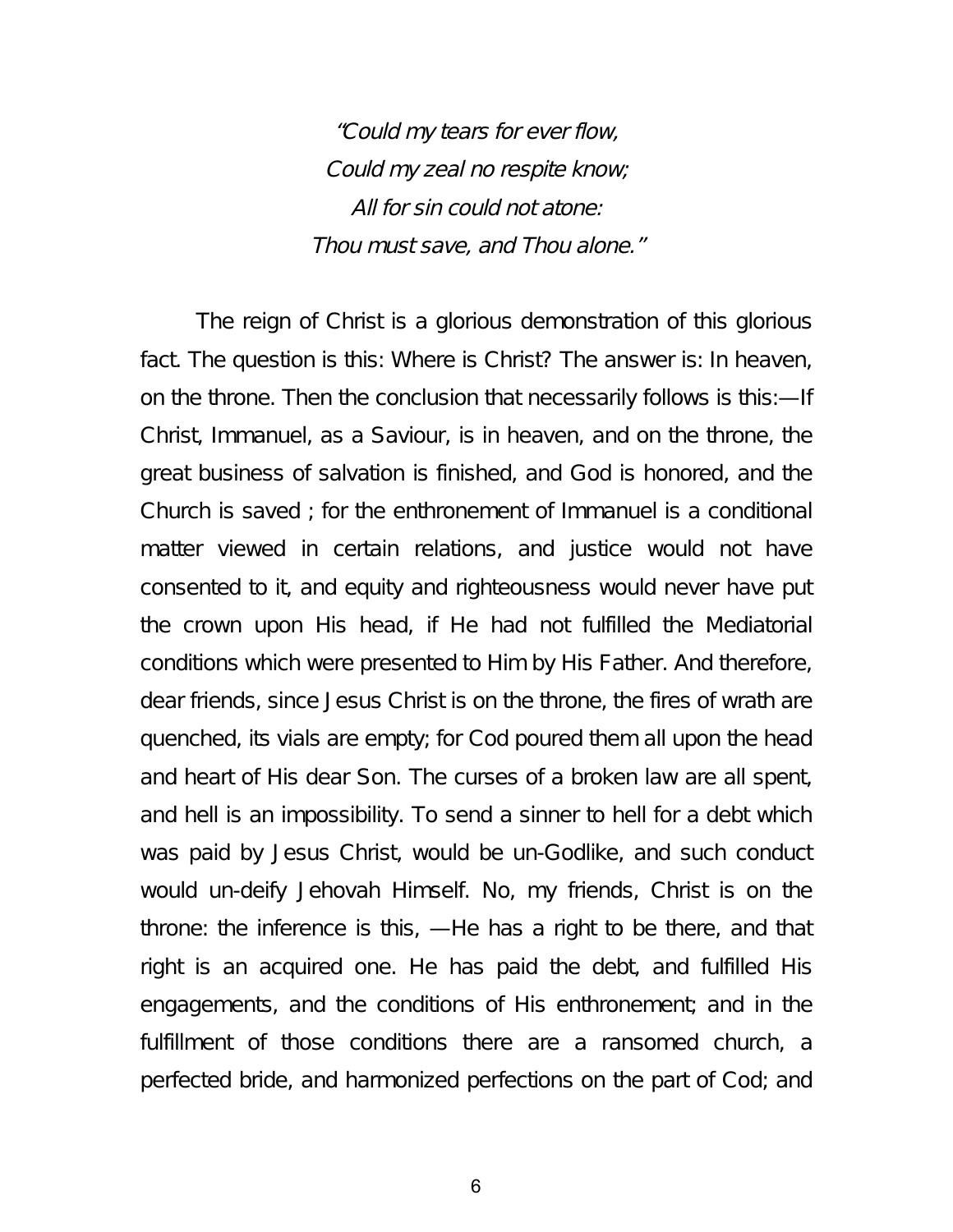there is a law in the ark of the covenant, and not on Mount Sinai, and covering the law is a lid called the mercy-seat, and on that lid is Jehovah Himself,—the mute and satisfied law constituting a part of the very throne upon which He sits. Since Christ is on His throne, there is at Golgotha, once the place of a skull, where death and damnation raged and prevailed, a fountain opened, and that fountain diffuses a fragrance everywhere, penetrating heaven itself; and the sweet sacrifice of Jesus Christ has created a new atmosphere for heaven, and for God, and the sinner; not such an atmosphere as God and Adam met in, and conversed in, or as God and angels live in ; but an atmosphere whose qualities are such as are required by a pardoning God, and sinners that deserve to go to hell, but are saved sovereignly with an everlasting salvation. O brethren, it will take us a whole eternity to explore or to contemplate these great mysteries! He is on His throne, and He wears the brightest crown, and not a crown is too bright for Him. If I had a hundred hearts, He should have them, if He would, and wash and save them all; and if my fears were ten thousand fold more numerous than they are, so deeply indebted to Him am I that every one of those fears should crown Him Lord of all. And therefore yon see, in the coronation and enthronement of our dear Lord, that there is a fountain for sin, or He would not be on His throne; you see that there is a wardrobe full of the garments of salvation; were it not so, He would not be on His throne. The wardrobe is not empty, the robes are there, and they are made to fit sinners such as Magdalene and Saul, and you and me, and all the ransomed throng. Christ having done all that justice, and equity, and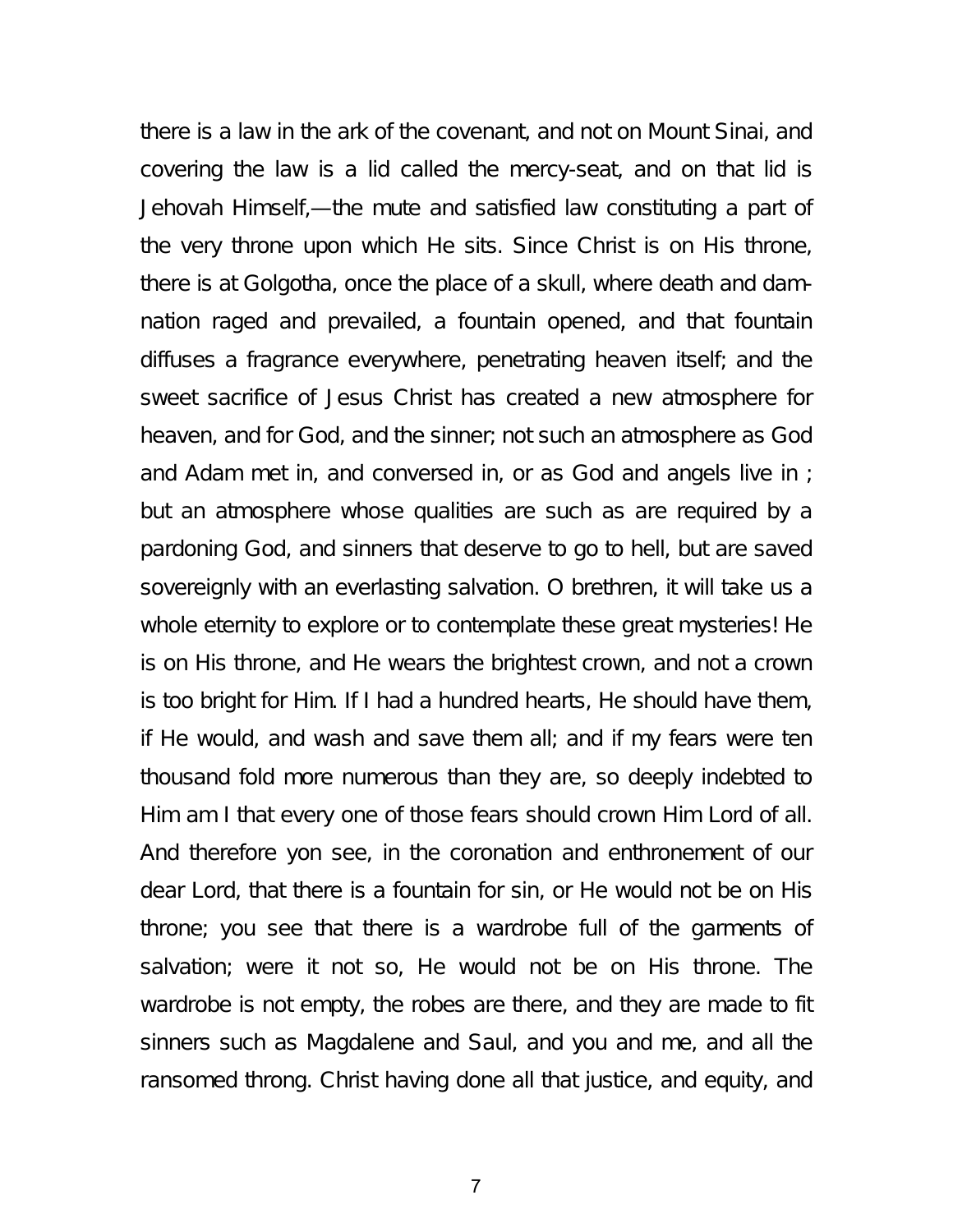truth required Him to do.

"They brought His chariot from above, To bear Him to His throne; Spread their triumphant wings, and cried, The glorious work is done!"

And He is there, and must reign, "until He hath put all enemies under His feet."

Notice next, that the reign of Jesus Christ is an allcomprehending reign. What is there in heaven that lies beyond the reach of His regal power, His royal and His reigning authority? There is not an angel there but whom He governs, and there is not a thought there but what He directs. There is not a thought here on the earth, but what he understands and over-rules; and bless His name! there are millions of thinkers, and millions of thoughts here, which are directed by Jesus Christ; but it would not be right to say, that there is not a thought on earth but what is directed by Him, for some of my thoughts are directed by sin and the devil; but in that world up there, where our Lord is enthroned in glory, every thought is directed by King Jesus. And what thinkers there are there! I love thought, especially when my mind is a little free, and when my thoughts fly out a little; and I love thinking, and I have sometimes peculiar ideas of the happiness of heaven, in relation to the activities of the mind. Heaven is a world of thought, a world of thinking minds, and every mind is baptized, immersed in divine light, and there is not a streak of error in the light of that glorious world. Above all those thinkers, above all those minds, there is another mind, and above all those shining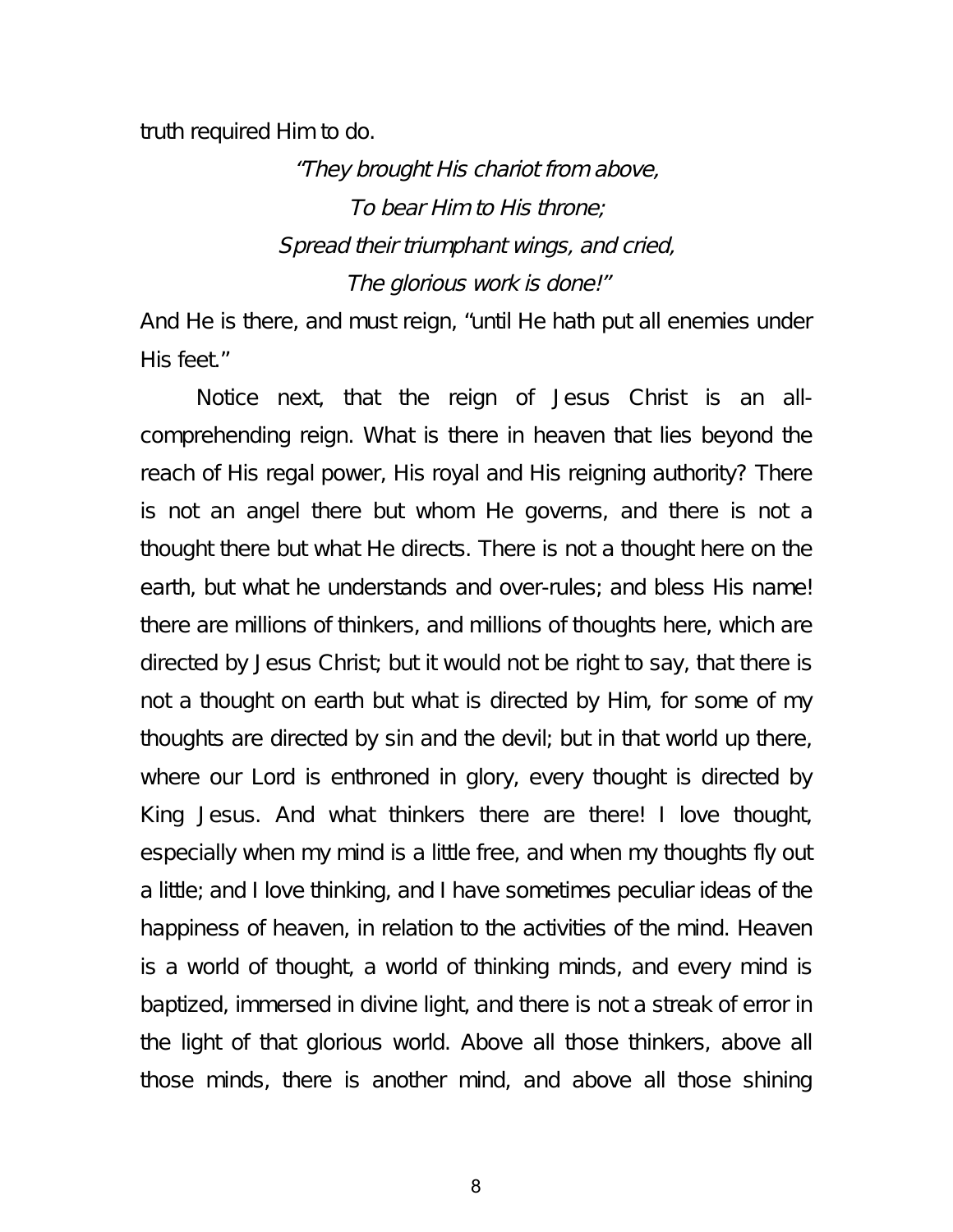crowns there is a brighter crown than all, and that is the mind of Christ, the thought of Christ, and the crown of the dear Redeemer. Oh, He governs every angel's thought, and the thought of every spirit that is made perfect there, and every feeling and every motive in that glory world serves King Immanuel; and then He reigns in heaven over all the grace that is laid up for sinners on the earth. No parcel, if I may so speak, leaves heaven without the permission and knowledge of King Jesus ; and we have grace in parts, a little yesterday, a little today, and a little to-morrow ; a sermon here, and a sermon there—and all this grace comes from heaven—not a single stream but what proceeds from His throne, and not a single parcel but what comes by His authority; and if you could only look,—but we seize it as soon as it comes, and take time no to reflect: if you could only look at the comfort that Jesus sends you, you would see that it is stamped with His dear name, and has the authority of Heaven upon it. Angels stand before Him, and are ready to fulfill in the twinkling of an eye—Oh how they love Him !— His high commands. They fly at His nod ; the look of His eye directs them; and whilst they are before the throne, His charms and beauties evermore allure them, and the angel that is sent to attend a crossing sweeper all the day long, is as happy in his work as that one who stands before Immanuel's throne. They find their heaven in obeying the behests of King Jesus there. And then what shall we say about the Gospel? Where is it? Between the two covers of this book. Jesus Christ's name, influence, power, and authority, appear everywhere. Take the promise that was very sweet to your hearts twenty years ago, and come to it to-day, and read it, and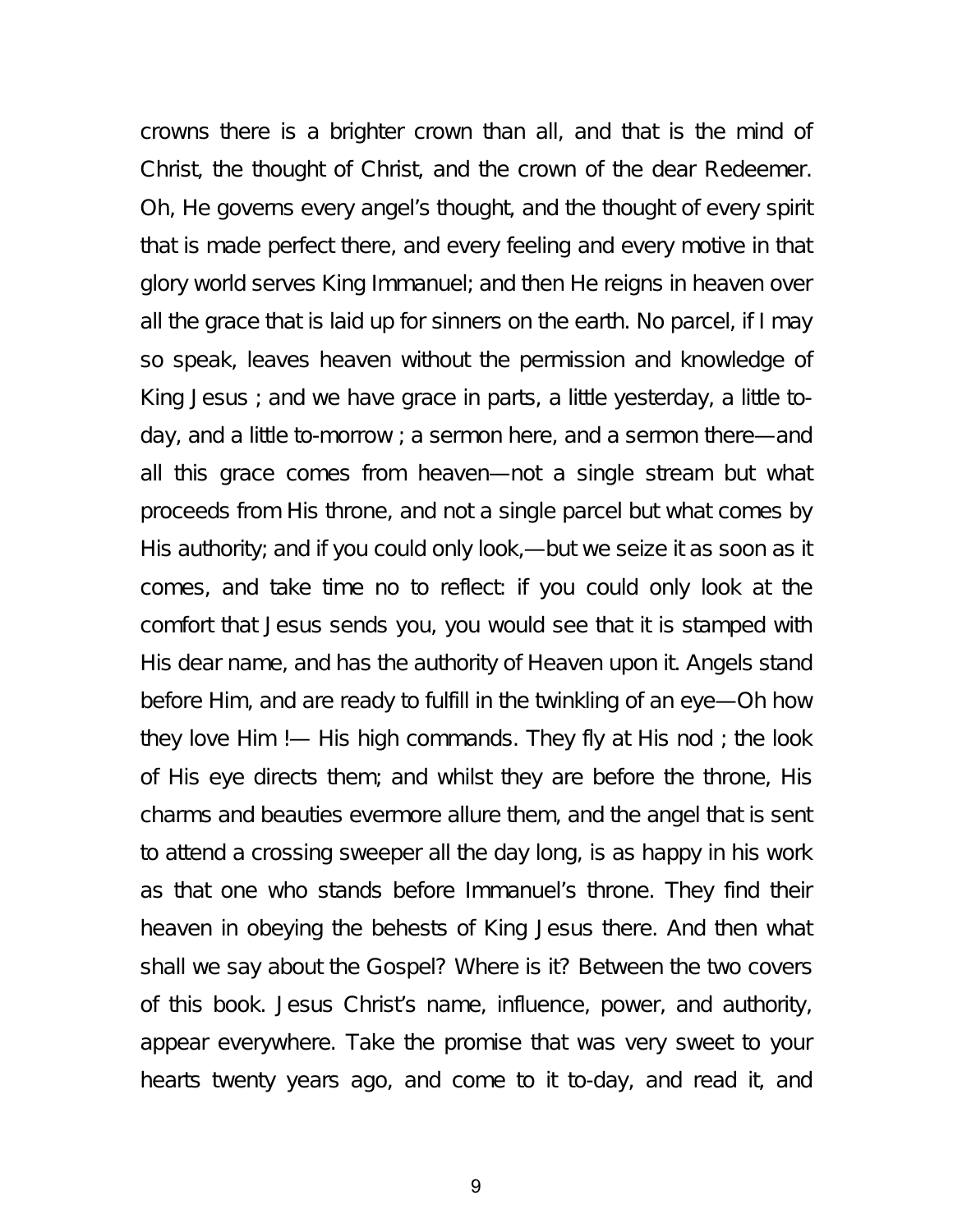analyze it, and try to apply it. Perhaps it yields no comfort now; and yet you say it was so applied to me twenty years ago, that I remember it well even now. I was so carried away that I thought of Paul's words, "Whether in the body I cannot tell, or whether out of the body, I cannot tell but now these words yield no comfort. What is the reason? Jesus reigns, and He must reign; and He reigns in, and by, and over the Word, and over every minister of the Word. I wish He reigned more experimentally in this poor heart of mine. A brother said to me last Friday, "You are not your own master, John." If I were, it would be such a fertile mind, and be so full of thought, and never be otherwise than at liberty in the pulpit. I would never be shut up, I would preach, oh yes I would! But the fact is, I am not a good judge of what is best for the people. If I had the reins for a quarter of an hour, I should do more mischief than a little. You are driving a trap through Fleet-street, and beside you sits you little son, and it requires all your attention to guide the horse amidst the hundreds of vehicles, and the child wants the reins—he could manage the matter, to be sure he could: but you know better than to put them into his hands, although you love him, and because you love him, you deny his request. No, Jesus reigns, and He says, No, my child, I will hold the reins, and the whip too. I will guide you with my counsel, and afterwards receive you to My glory. You are passing through ten thousand dangers to glory, and if you had the reins, you would run into the first one that comes. And what is it in connection with providence that He does not preside over? Oh bless His name, His Almighty arm is long enough to reach the circumference of Divine providence; His throne is its centre, and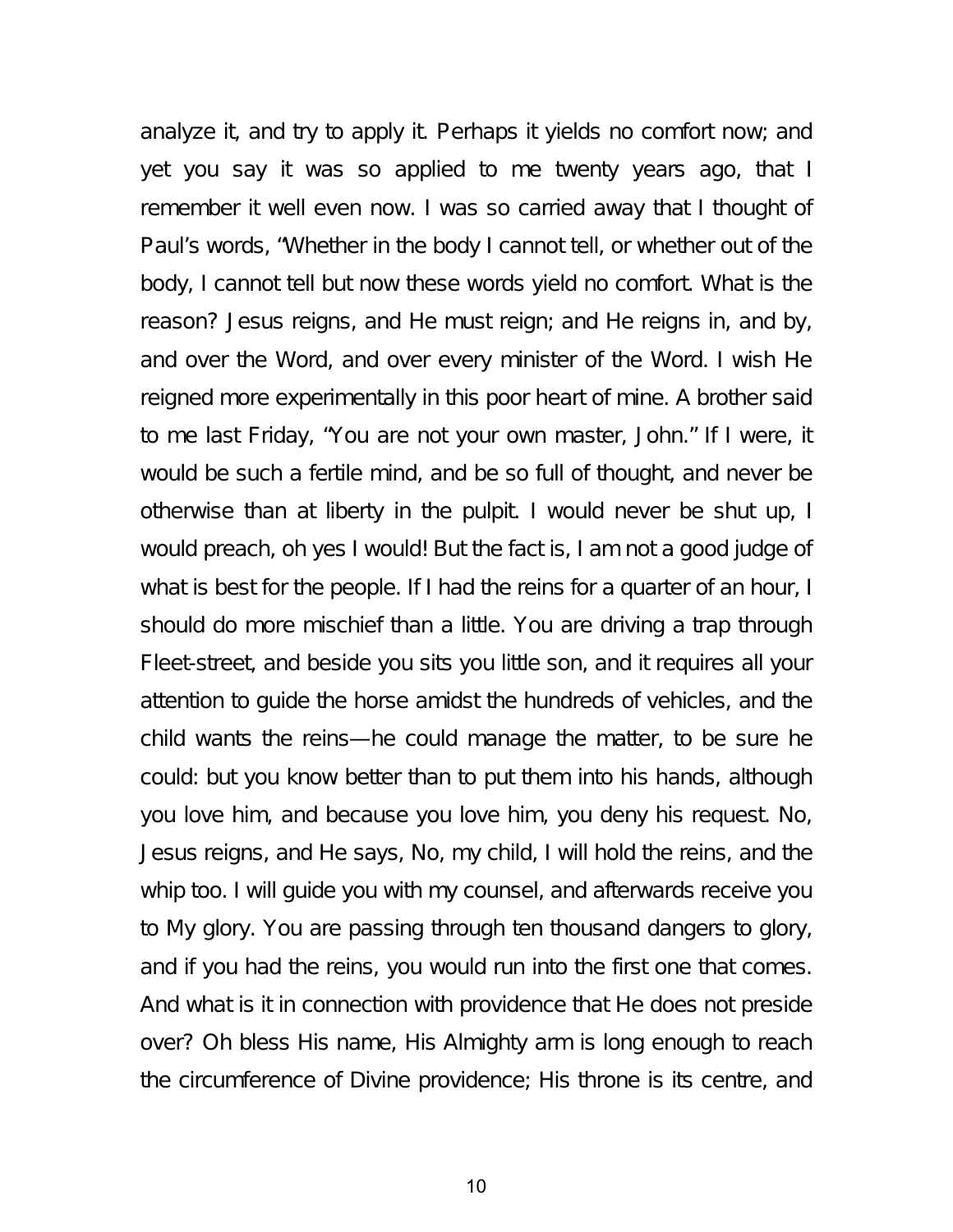as he sits upon it, His omnipotence reaches the utmost limits of the circle, and

> "All shall come, and last, and end, As shall please our heavenly Friend."

With regard to Zion, He reigns there; and with regard to hell, yes, He has His bits in the jaw's of the devil himself. I thank Him for revealing that fact. The devil is chained. " I will put My hook in thy nose, and My bridle in thy lips, and I will turn thee back by the way by which thou earnest." King Jesus thus holds Satan with bit and bridle. I was thinking the other day in relation to the power of Satan, and the superior power of the Saviour, that without the reign of the Saviour we could not lie in our beds at night, and without the providential reign of Christ we could not walk with safety in the streets, nor in the beautiful country lanes here. There are latent forces enough in the world to burn it up in a few hours, but there is a very strong hand upon them, and that is the hand of Him about whose reign we are trying to speak this morning.

His reign is also an all-fulfilling reign. What is He fulfilling by His operations on the throne? "I wept much," said John, {Revelation. 5}. "because no man in heaven, nor in earth, neither under the earth, was found worthy to open and to read the book, neither to look thereon. And one of the elders saith unto me, Weep not, behold the Lion of the tribe of Judah, the root of David hath prevailed to open the book, and to loose the seven seals thereof." And I beheld, and lo, instead of seeing a lion, I saw a lamb—for Jesus is a lion as to His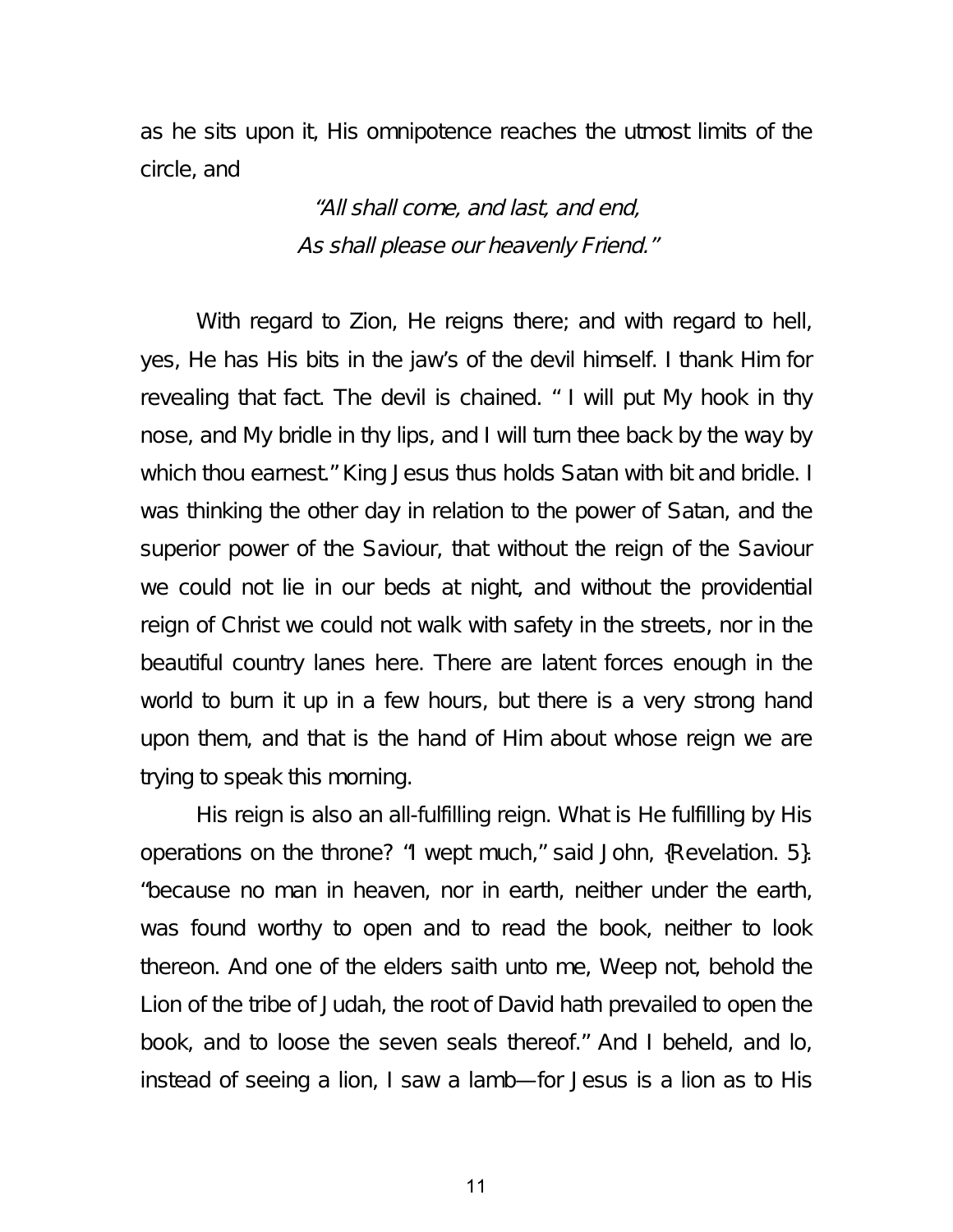reign over His enemies, and a lamb as to His sacrifice for the sins of His people. John says, "There stood a lamb as it had been slain, and he came and took the book out of the right hand of Him that sat upon the throne, and proceeded to open the seals thereof." Christ has that book of divine purposes and decrees before Him, and King Jesus on the throne opens its seals, and,

> "Here He exalts neglected worms, To sceptres and <sup>a</sup> crown; And there the following page He turns, And treads <sup>a</sup> monarch down."

All that, my dear friends, is the result of the fact that Jesus holds the reins, and as He moves a particular rein, an empire falls or rises, an emperor falls from his throne, or a beggar is raised from the dunghill. Then again, by His reign, He fulfils the demands of His own blood, for our Lord listens to Himself. The blood of Christ speaketh better things than that of Abel. And the blood of Christ demands at least two things; first, everlasting honors to Him that shed it; and secondly, eternal honors and everlasting crowns for you and me, and Jesus sits upon the throne to fulfill the demands of His own blood. But then again, our Lord has the Bible before Him, and I mean by that, that He keeps in view all the great facts of the Gospel, and all the precious promises of God; and as He reigns, He is fulfilling the Bible, and making good the Word that He and His Father have spoken. God is not a man that He should lie, said the wizard Balaam. "Hath He said, and shall He not do it? or hath He spoken, and shall He not make it good ?" How does He make it good?" The Word that fell from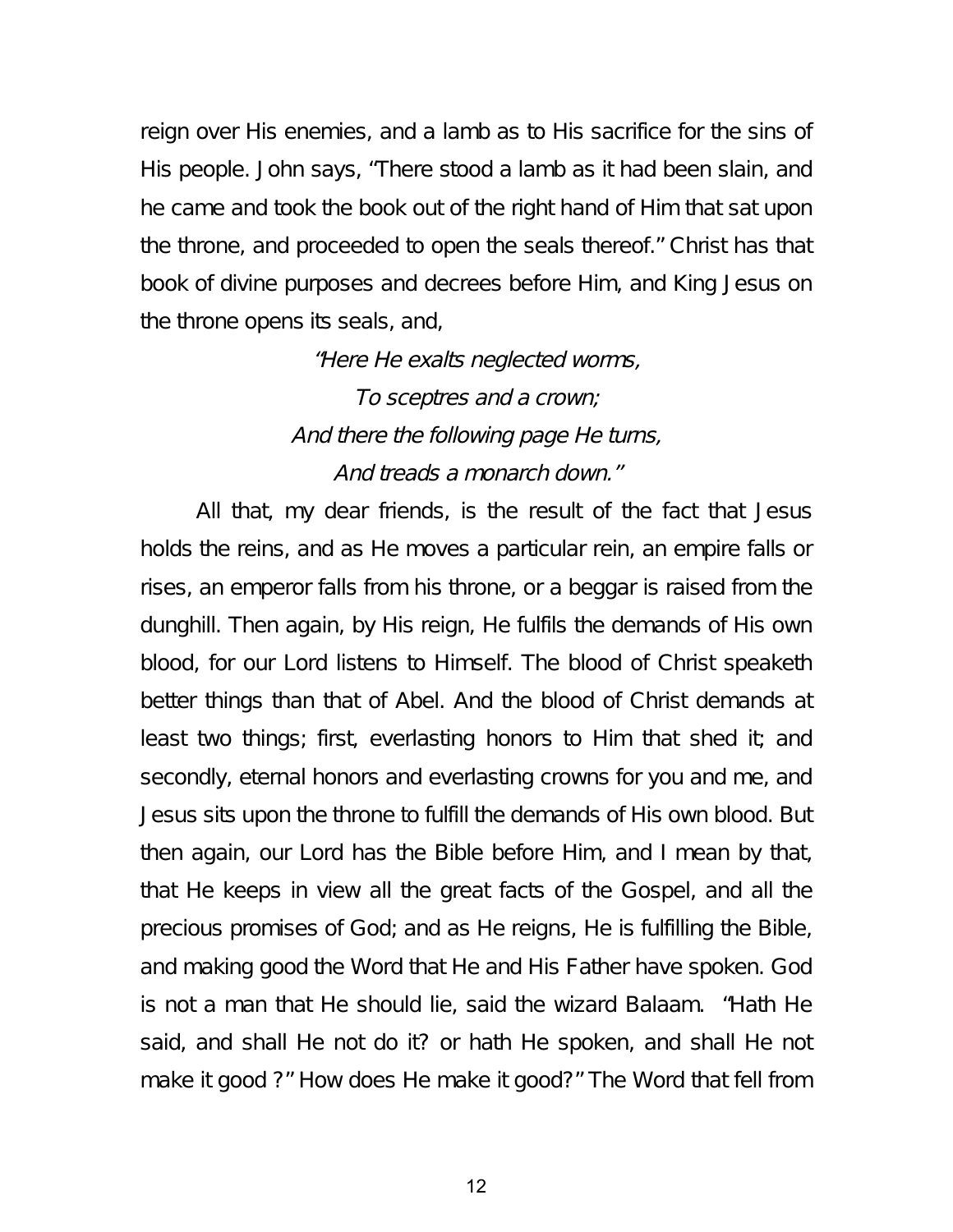His lips as a promise shall be made good by the operations of His hands, for what the rails are to the locomotive that the purposes of God are to the operations of His power. The Lord's purposes are laid down right through eternity, and King Jesus is travelling on them. "He must reign till He hath put all enemies under His feet." This is an object of the most unbounded faith on the part of His people. He will be trusted, not traced; for He giveth no account of any of His doings. Lord, what will happen tomorrow? What is that to thee? Follow thou Me. Lord, what shall this man do? What is that to thee? Leave it to Me; I am on the throne; I am too wise to err, and too good to be unkind.

> "O that <sup>I</sup> had <sup>a</sup> stronger faith, To look within the veil; To credit what my Maker saith, Whose word can never fail."

A few remarks on the remainder of the subject,—the necessity for the reign of Christ. "He must reign." In the very nature of things, the providence and the grace of God must have a head, and the universe must have a head. God did not make the world, and leave it in a state of anarchy. The world is governed by natural laws. Who presides over them? And who made them? And what is behind the laws of nature? We are bound to declare that there is a vast amount of infidelity in connection with much of the teachings of natural science in these days. No God presiding over the world or no God presiding over the laws that govern the world! A world without a God, a ship like this without a captain or a pilot, a work like this without an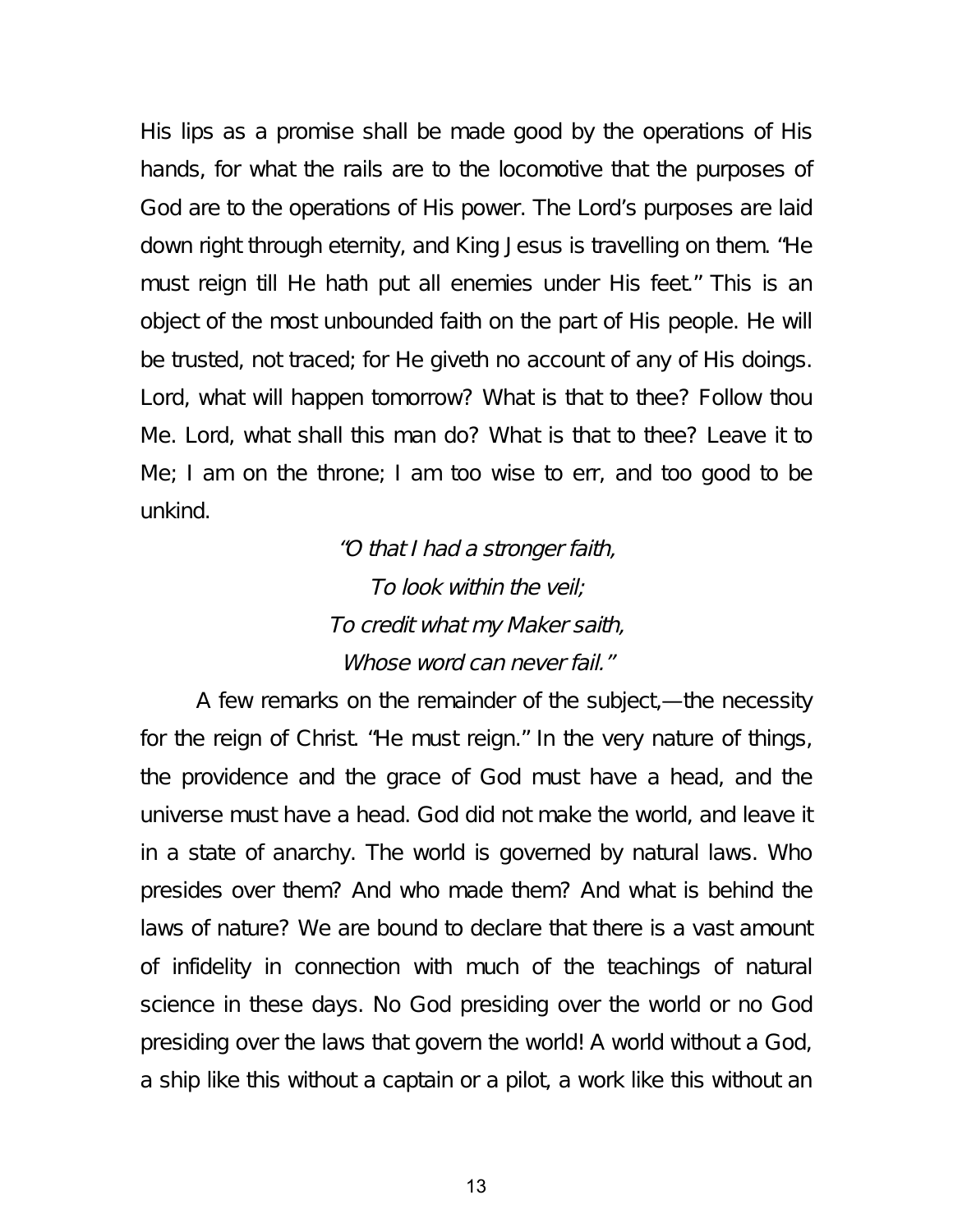author! Supreme, prodigious infidelity! He must reign, to say nothing for a moment about His Mediation, He must reign to govern the universe. He must reign to perpetuate His cause. If He vacated the throne, or left the operations of His omnipotent grace for an hour, the church of God would collapse and sink into ruin, for we are not selfsupplying or self-sufficient, or self- supporting. Look at the cause of Christ, and see the necessity for His reign. Consider its weight. Who but an omnipotent being could sustain the weight of an interest like that of Christianity. The weight of popery is mighty; but it rests upon its own basis, and will crush its own foundation by-and-bye, and sink into everlasting ruin. Lord, hasten it in Thy time. But we have in relation to Christianity this fact, "On this Rock will I build My church, and the gates of hell shall not prevail against it.'' Look at the weight, then, of the interest of Christ; it requires an omnipotent King to sustain it. Look at the worth of it. Who can preserve so valuable an interest but an omnipotent reigning Monarch? Look at the connections in which it stands, and at its destination. The church is destined for the highest honors. She must, she will attain that position, and wear those honors as the grand result of the fact that Jesus reigns. He must reign and complete His own mediation. He died to save, and lives in heaven to convey the benefits of His own death. He died to pay the debts of His people, and lives in heaven to receive all whose debts He paid; and hence, if we were saved by His death, we shall be much more saved by His life. O my dear brethren, we have salvation from both the crowns of Jesus; salvation from the thorny crown, and salvation from the golden one. Yes, we have our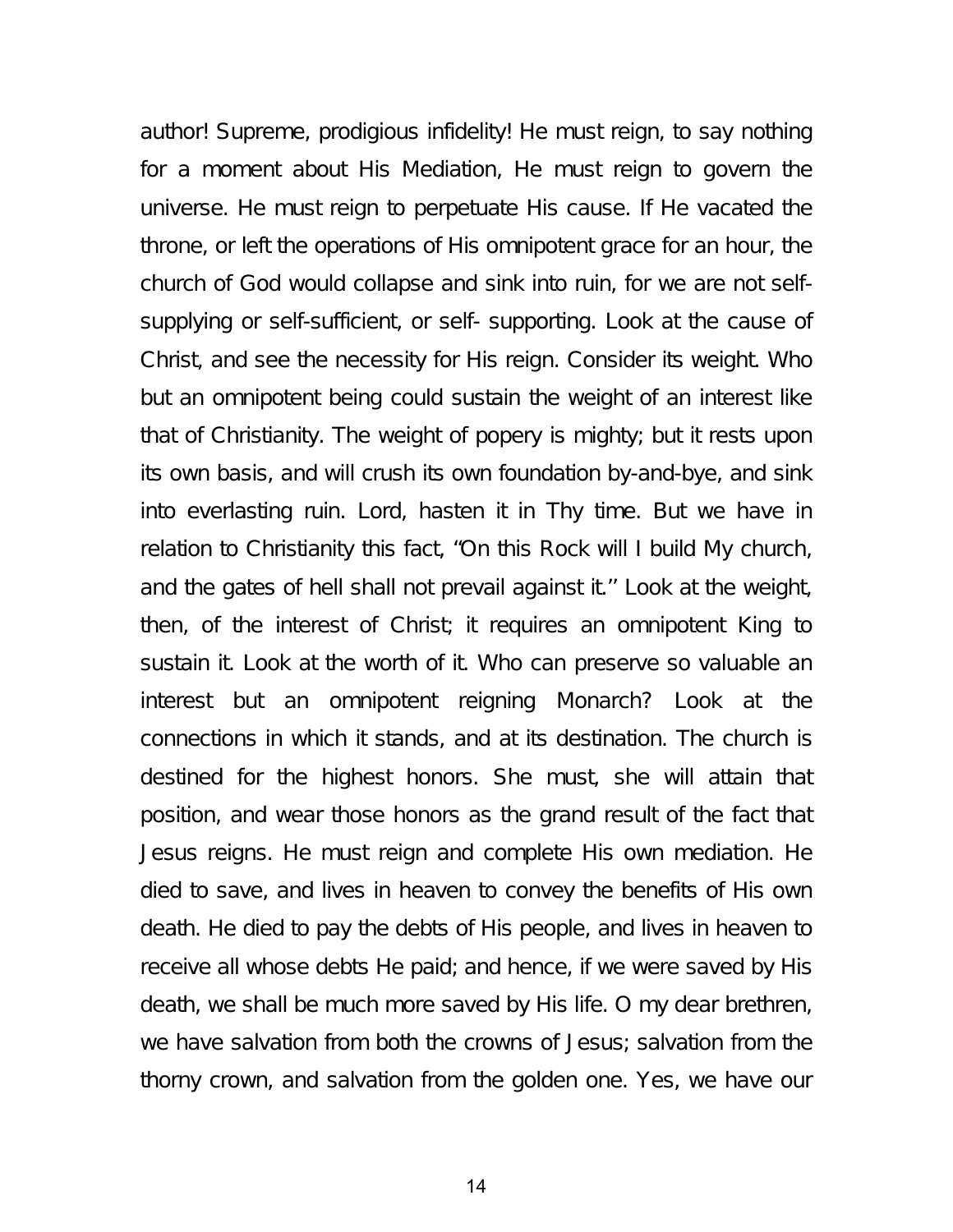hope of heaven from the fact that He was crowned with thorns, and we shall have the heaven we hope for from the fact that He is crowned with glory; salvation comes from the cross and throne.

Let us notice very briefly the results of Sis reign: "till He hath put all enemies under His feet." Every saved sinner is in a certain sense brought to His feet, but not put beneath them. They lie at His feet in the dust of self-abasement for pardon and forgiveness, and when they are pardoned and forgiven, they are put into His bosom; for this is how He deals with His people; He takes their sins in one hand, and their persons in the other, for He can separate the sinner from his sins, and casts the sin behind His back, and puts the sinner into His bosom. This is how He saves His people. But the enemies put beneath His feet, who are they? The time is coming when popery shall be there. Made by hell, Rome shall be taken and destroyed. The nations of the Continent are shaking off its yoke to a considerable extent, but the monster of iniquity seems to be finding a refuge and a home in this beautiful and blessed country of ours. O that the Lord would open our rulers' eyes and the eyes of the nation generally! The locust army of Jesuits are finding an asylum and home here. Blessed be God, the system is doomed, and Antichrist shall be destroyed, and heaven and earth shall say, "Babylon the great is fallen, is fallen!" Where is she? Underneath the feet of King Jesus. He must reign, till philosophy, mere intellectuality—so far as it opposes His truth—and everything that is worldly and sinful, are put beneath His feet.

Finally, there is death itself, and that was perhaps the leading idea of the Apostle; the last enemy that shall be destroyed is death.